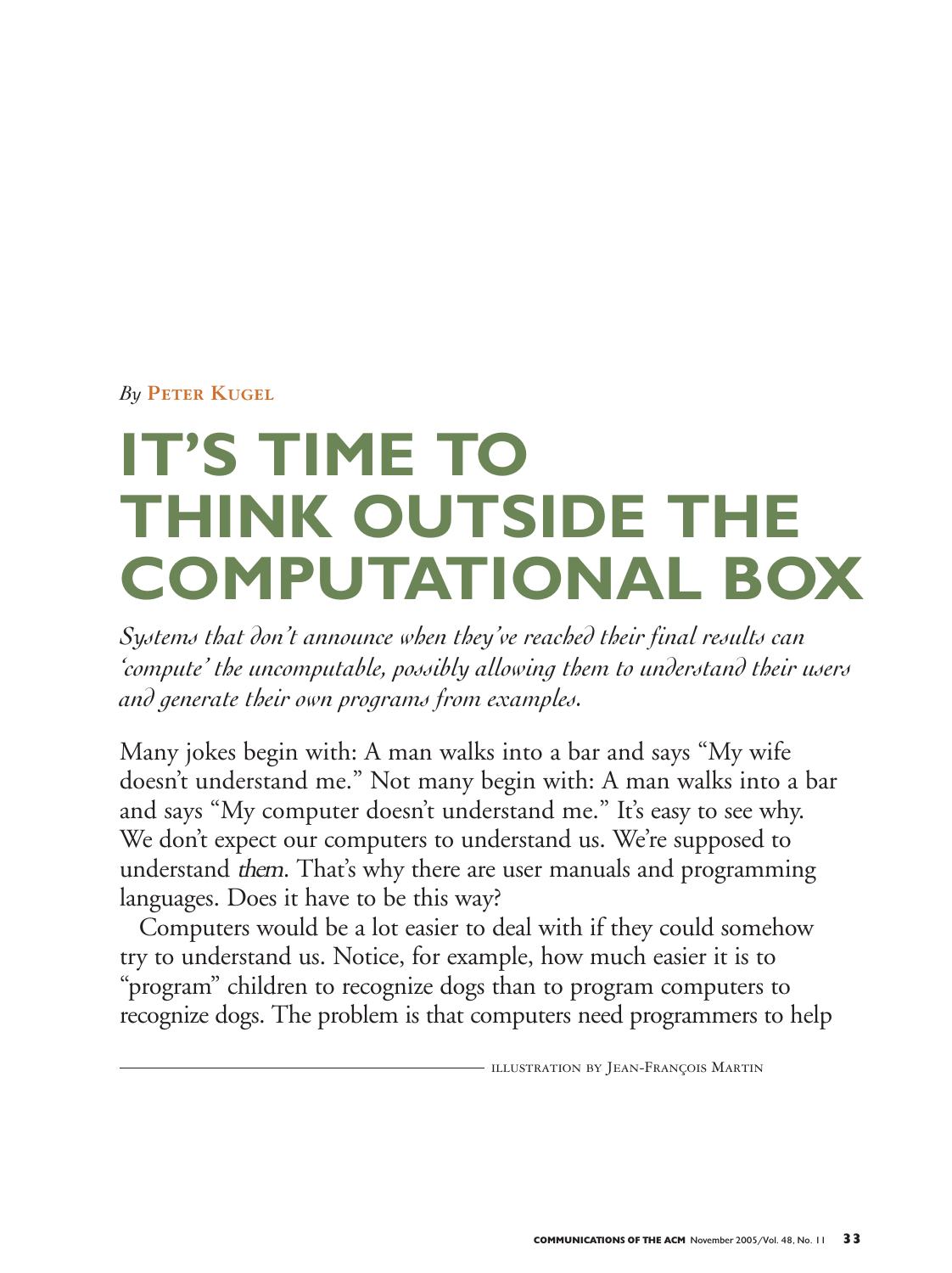them understand us, and children do not (see Figure 1). If we want to program a child to identify dogs and distinguish them from, say, cats and trees, all we have to do is point to a few examples. Children try to understand what we are doing and develop a program (or something like it) that allows them to do likewise.

In contrast, if we want to program a computer to do it, a systems analyst must first figure out exactly what makes something a dog. A programmer then has to write a program that tells the computer—in one of its finicky languages—how to recognize them. The program must be checked out to make sure it works properly, and, by the time it is delivered, the child will have learned to use not only "dog" but thousands of other words.

Wouldn't it be nice if we could program computers the way we program children—by giving them examples of what we want them to do and letting them develop their own programs to do it?

This idea is not new. It's been called "programming by example" and is such a good idea that you have to wonder why more people aren't working on it. Perhaps the reason is that, at first glance, it seems impossible. But the fact that children do it shows it must be doable. Perhaps it

seems impossible for much the same reason it seemed impossible (to the ancient Greeks) for the square root of two to be a number. It's not a number if you assume the only numbers are the rational numbers. But if you add the irrational numbers to your conceptual toolbox, the square root of two becomes a number. And, by expanding your idea of a number, you gain some powerful new tools.

Similarly, we may not be able to get computers to do a decent job of developing programs from examples if we limit ourselves to computations. We may have to allow them to use algorithms from outside the computational toolbox.

To see why, suppose you are trying to produce a program to classify positive integers (1, 2, 3...) from examples. Ask yourself how you might want such a system to learn to recognize gleeks (a nonsense word I made up because you're not supposed to know what gleeks are). In other words, suppose you wanted to develop a system that would go from examples of numbers that are gleeks and non-gleeks to a program that recognized gleeks it had not seen before.

You tell the system that 2, 4, and 6 are gleeks and

that 1, 3 and 5 are not. What should it do next? Assuming there are no errors in the inputs, the system should, at this point, probably output a program IS-EVEN that classifies even integers as gleeks and odd integers as non-gleeks. However, even though the evidence seems pretty conclusive, IS-EVEN could still be the wrong program. Gleeks might, for example, be all the even numbers smaller than 8 or all the numbers whose names in English don't end in "e" or any of the infinitely many other possibilities consistent with the information given.

And—this is the point—if our algorithm for generating programs is a computation, it is not allowed to change its mind once it decides that IS-EVEN is the





right program. It has to stick with IS-EVEN because computations are allowed only one conclusion per input. After all, when you ask a computer to compute **Kugel fig 1 (11/05)** your car payment, you expect it to output its result and stop. You don't want it to tell you that you owe \$1,234 and then, a week later, tell you it has changed its mind, and you really owe \$5,678. Computations are not, by definition, allowed to do that.

So you might want your system to wait longer before it outputs its final answer. But that won't do either, because no matter how long it waits, no matter how many examples it sees, there are always infinitely many possible different programs consistent with these examples, any one of which could be correct.

If we insist on limiting our program-generating systems to computations or to algorithms that come to a single conclusion for any given input and announce when they have done so, our systems will suffer from at least two significant limitations:

For each program they generate correctly from examples, there will be an infinite set of programs consistent with the same examples they cannot generate. We might call the set of all such programs, consistent with the information given but not derivable by our system, a "black hole" in its scope—an infinite set of computable functions for which it cannot derive a correct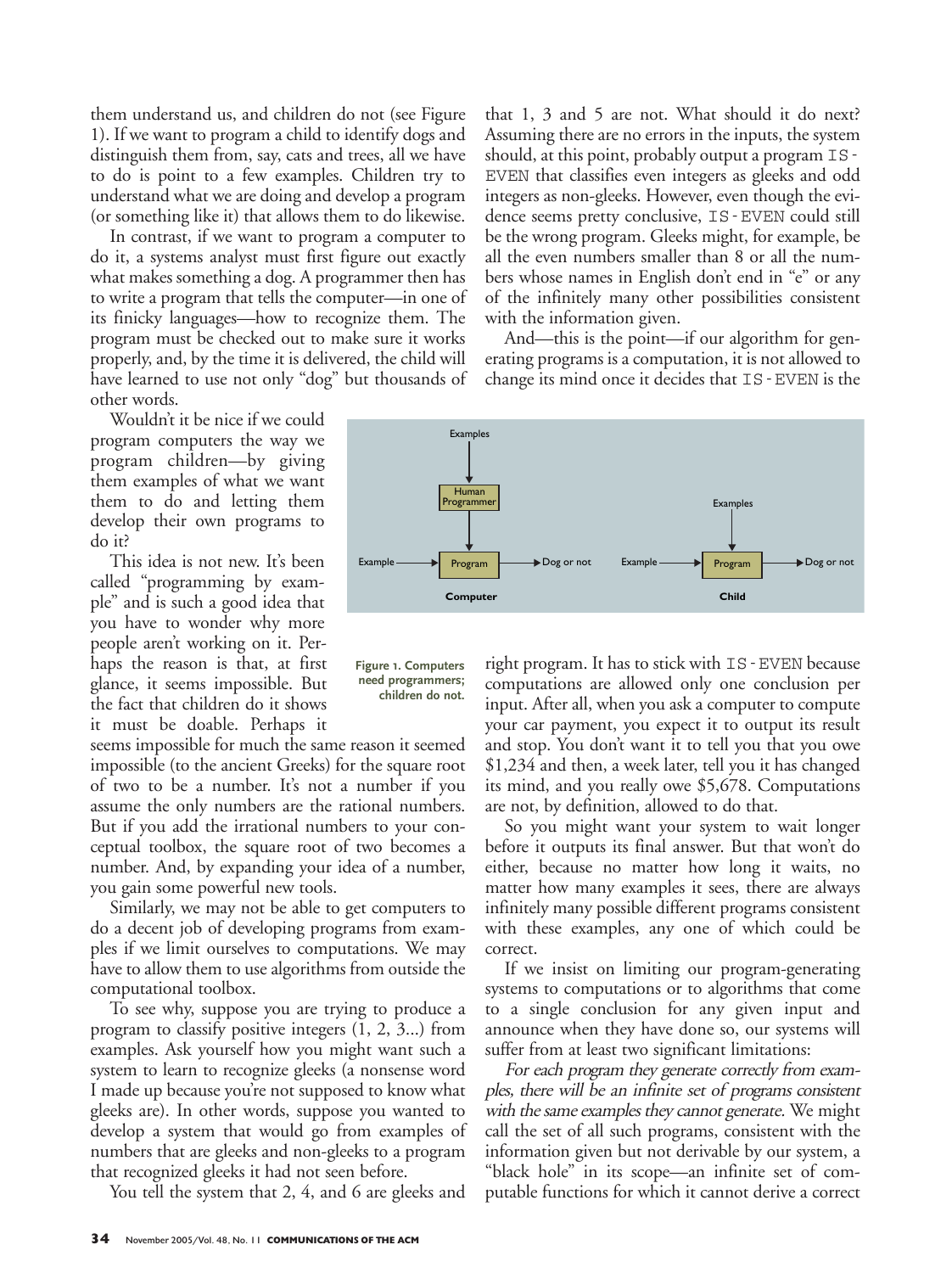program because it derives an incorrect one. For example, if such a system produces IS-EVEN after seeing the evidence for 1, 2, 3, 4, 5, and 6, then it is the only program it is allowed to come up with for that evidence. But there are infinitely many other programs consistent with the same evidence it cannot come up with, because it will generate IS-EVEN (as its only program) for them.

Any system that uses the programs output by our systems to predict future numbers as gleeks is "pigheaded" in the sense it will continue to stick to a program in the face of overwhelming evidence that it is incorrect. For example, if such a system generates IS-EVEN after seeing the first six examples (and gleek turns out to refer to "the even integers less than 7 and odd integers from 7 on up," a sys-



**(a) vs. a limiting computation (b); a regular computation has one input and one output, and a limiting computation has many**  $inputs$  and many outputs.

tem using the system's output to predict gleekishness is committed to sticking with IS-EVEN (or being pigheaded), even though all its predictions for integers above 6 are incorrect.

These defects result from the fact that a computation is allowed only one shot at a result, and that it must "announce" when it has obtained it. Suppose, however, these restrictions were relaxed. Suppose we allow a computer to change its mind and do not require that it announce when it has produced its final result. If we do, the resulting system can do more than 2 compute. It can use algorithms—referred to by Burgin in [1] as "super-recursive"—that can do the uncomputable.

#### **COMPUTING IN THE LIMIT**

One class of super-recursive algorithms compute in the limit, or allow a finite number of incorrect guesses (see Figure 2) [2, 8]. When we use a computer to compute, we take its first output to be its result. But when we use it to compute in the limit, we take its last output as its result without requiring that it announce when an output is its last.

It is not difficult to show that, when they are allowed to use such algorithms, computers can solve problems they cannot solve through classical computations. For example, consider the halting problem, or the problem of developing a single procedure (HALTS) that tells us whether a given program (PROG) running on a given input (INP) will or will not halt. Alan Turing proved this problem cannot be solved through a computation [10]. It can, however, be solved by the following limiting computation:

Limiting-computing algorithm (HALTS) for solving the halting problem:

• Output NO (to indicate that PROG running on INP will not stop).

• Simulate the running of PROG on INP, step by step,

and, if the simulation halts, output YES.

It is not difficult to see that the last output produced by this algorithm is always correct, proving that limiting computations can do things that classical computations cannot.

At this point, people trying to develop systems to generate programs from examples must choose. They can either disallow limiting computations on the grounds that they are not "genuine" computations (and computers must be lim-

ited to computations) or they can allow them on the grounds that computers are capable of using them. The dilemma is not unlike the dilemma that faced mathematicians in early Greece when they discovered that the square root of two could not be expressed as a rational number. The Greeks could have said that the square root of two is not a number (period) or they could have expanded their idea of number to include the irrational numbers and count the square root of two as a number. 2.4.8 <br> **A series of 2**<br> **A series of the contribution**<br> **A** cannot.<br> **A** control contribution<br> **A** series of the control control control control control control control<br> **A** this perform exam<br>
predict gleekishness Figure

> Fortunately for us, they chose the latter, expanding the box of tools available to mathematics so it was ready for bigger things, such as calculus.

> Similarly, allowing computers to "compute in the limit" lets them do new things, though at a cost. When you allow limiting computations, your results lose the kind of finality you get from the results of computations. In our "solution" to the halting problem, the YES results have the finality of computed results. However, the NO results may not. There is no moment (in general) when a computer generating a NO output can tell you, with finality, that PROG running on INP will not halt. This means that NO answers will be useless for program debugging. But it doesn't mean that limiting computations are useless.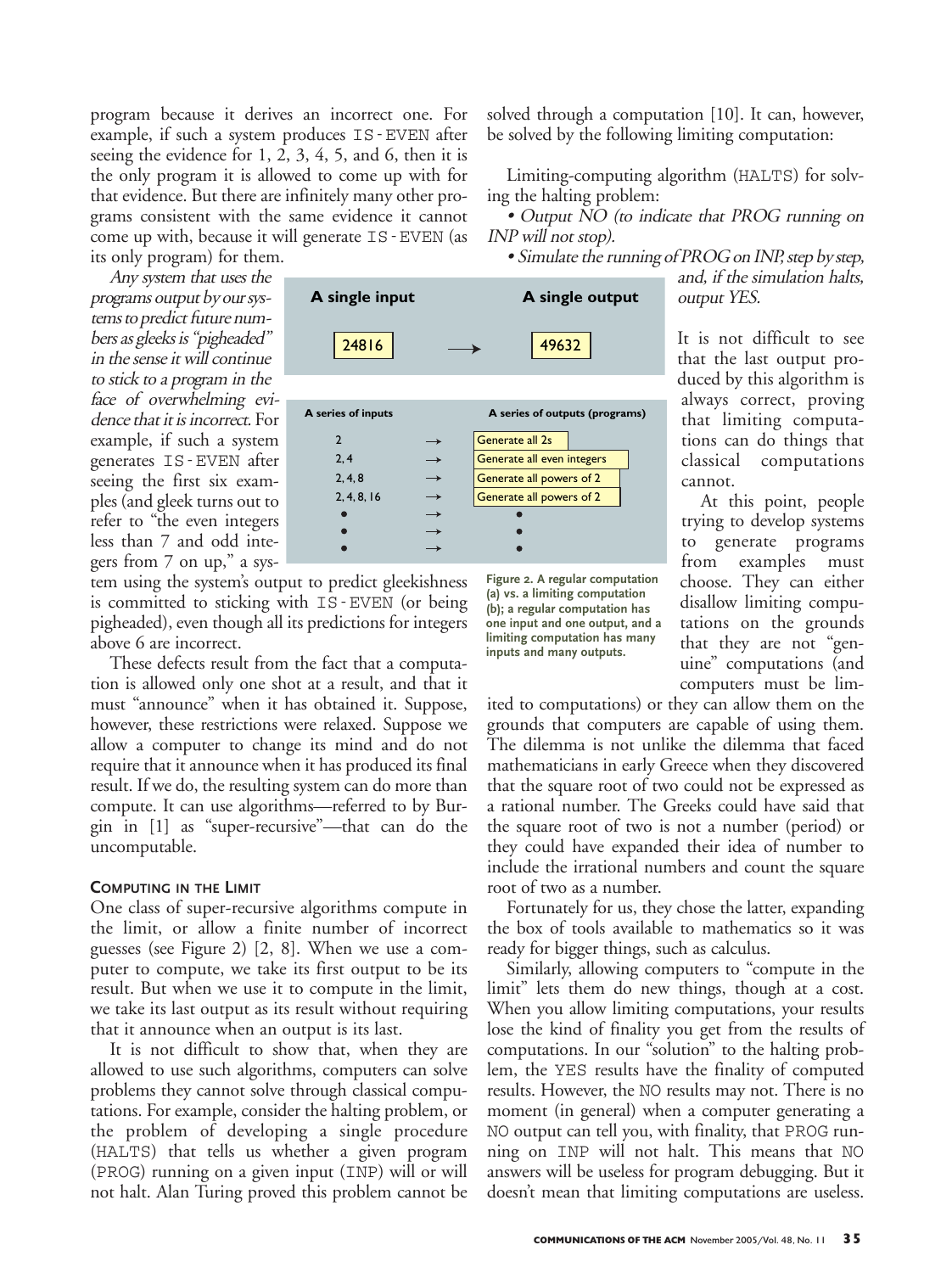## **If our algorithm for generating programs is a computation, IT IS NOT ALLOWED TO CHANGE ITS MIND once it decides a particular program is the right program.**

They are useful for other things, most notably programming by example. Here is an algorithm that might be used to generate programs from examples:

Limiting-computing algorithm for programming by example [2]:

Given a list of totally computable programs,  $P_1$ ,  $P_2$ ,  $P_{3}^{\prime}...$ 

 $\bullet$  Start by "guessing" the first program on the list,  $P_1$  which is to say, outputting it.

• Each time you get another example, check to see if the latest program output,  $P_n$ , is consistent with that example. If it is, do nothing and continue reading examples. If it is not, go down the list of programs and output the first program that is consistent with all the examples seen so far.

It is not difficult to see that, if at least one correct program is on the list, and all the programs on the list compute a result for every input, the first correct program on the list will eventually be output (because all the programs earlier in the list will have been disproved by at least one counterexample), and that, once it is output, it will not be retracted (because further evidence will not disprove it). The good news is that this (super-recursive) algorithm can avoid the main problems of computational (recursive) algorithms, including the kinds of black holes a computational algorithm produces, as well as pigheadedness, precisely because it can "change its mind" [4]. Moreover, like a classical computation, it produces its final result in finite time.

The bad news is that we cannot tell when it has produced a final result, so our trust in its results is always tentative. For example, after seeing some evidence, it may infer that the gleeks are the even numbers. But, no matter how much evidence it sees in favor of this claim, it can never tell with certainty that all even numbers are gleeks.

#### **DRAWBACKS**

Many users might find systems that produce such wishy-washy results unappealing. But if we want to generate programs from examples, we may have to live with them. Because such algorithms always go beyond the information given, we cannot be certain (at any moment) that they have done it correctly.

That problem of determining whether the current theory is the ultimately correct one is familiar to scientists in all fields. If, say, ornithologists have seen a million swans, all of which are white, they cannot be certain that all swans are white. The million-and-first might very well be black. Popper's account of the scientific method in [7] is based on this observation, suggesting that, in contrast to mathematicians, scientists cannot produce conclusive proofs that their current theory is true. All they can do is produce conclusive disproofs that their current theory is false. As a result, they accept theories as true until they have been disproved—much as our super-recursive algorithm for programming by example accepts programs as correct until the evidence shows they are not.

Even if we are willing to accept such always-tentative results, there are at least two problems with such methods for developing programs from examples that have to be dealt with if we want to put them to practical use. They are incomplete in the sense that no such algorithm can learn all possible programs [2, 4, 6], and they are inefficient.

A mildly tricky mathematical argument [2] is required to show that these methods must be incomplete, but the basic idea is that, if an algorithm's list of programs  $(P_1, P_2, P_3,...)$  contained all possible programs, the algorithm would also have to contain some programs that do not compute a result for every input. When the algorithm considers one of these programs, with an argument for which it produces no result, that algorithm/evidence pair will not be disproved, and the algorithm will not move on to the next program on the list.

It's not difficult to see that an algorithm that blindly looks through such a list can be horrendously inefficient. To find a program that displays the message "Hello, World!" by looking through a list of all possible programs could take as long as waiting for monkeys, typing randomly, to produce Hamlet.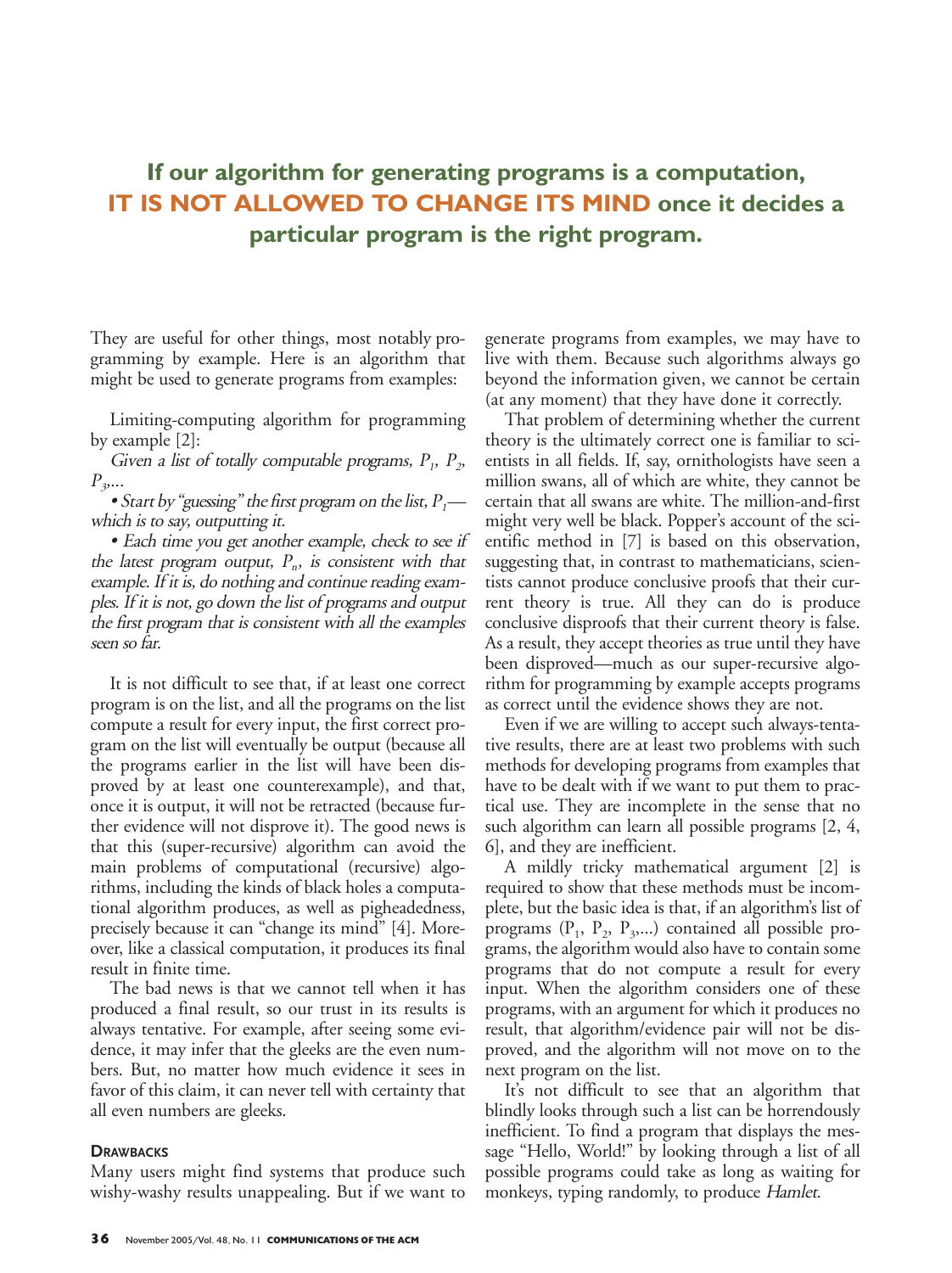#### **APPLICATIONS**

We will have to deal with these problems before we are able to use limiting-computable algorithms to generate programs from examples [4] or to develop systems that understand their users' behavior. One way to handle incompleteness is to accept it and make do with systems that work only in limited application areas. This is almost certainly a good way to start. We might be able to improve comprehensiveness by allowing systems to use super-recursive algorithms that are even more powerful than limiting-computing algorithms [1, 6], but such systems would involve additional drawbacks.

Overcoming inefficiency is probably more important than dealing with incompleteness. The rate at which an algorithm gets to the right program might be speeded up by either using knowledge about particular application areas or allowing the algorithms to rearrange their lists as more information about the current problem comes in.

If we could develop efficient ways to use limiting computations to develop programs from examples, we might be able to use them to automate part of the work now done by programmers. We might also be able to use them to do other jobs, such as developing theories from examples (which I take to be part of the work of scientists) and diagnosing ailments from their symptoms (which I take to be part of the work of physicians).

Limiting-computing algorithms might be able to determine what their users have in mind from how they are behaving. Thus, a teaching program might try to figure out how a particular student is thinking to figure out what to do next. A computer interface might use similar methods to try to understand why a user is "stuck."

With such methods, computers might be able to understand us and take over many of the nonclerical jobs that have eluded automation—jobs often said to require "intelligence" [5].

#### **CONCLUSION**

Recall that when Alan Turing developed what we now call the Turing machine in the 1930s [3]—the theoretical precursor of today's digital computer—he was trying to characterize the mental machinery of what were, in his day, called "computers." Not the machines. They hadn't been invented yet. In Turing's day, computers were human clerks who carried out routine calculations to produce values for mathematical tables or accounting ledgers—operations that were not viewed at the time as requiring much intelligence.

What about the capabilities of the people who

dreamed up the routines (or programs) the clerks had to carry out? Although computers might not originally have been designed to automate their capabilities, we may be in luck. Computers may have all the machinery needed for that purpose. To get them to do what the more-than-clerks did, we may only have to let them use the machinery they already have—but differently.

As Turing [9] pointed out in 1947, soon after he helped invent electronic computers, "the intention in constructing (computers) in the first instance, is to treat them as slaves, giving them only jobs which have been thought out in detail. Up till the present machines have only been used in this way." Then he asked "But is it necessary that they should always be used in such a manner?" Here, I have tried to answer his question. It isn't, if we are willing to allow them to carry out limiting computations.

Perhaps it is only coincidence, but allowing ourselves to use limiting computations seems to extend the tools available to programmers in much the same way a quite similar limiting process extended the thinking of mathematicians in a way that made calculus, and hence modern science, possible. Who knows what, if anything, allowing programmers to think in terms of limiting-computable algorithms will do.

Let's try to find out. **c**

#### **References**

- 1. Burgin, M. Super-Recursive Algorithms (Monographs in Computer Science). Springer-Verlag, New York, 2005.
- 2. Gold, E. Limiting recursion. Journal of Symbolic Logic 30, 5 (1965), 28–48.
- 3. Hodges, A. Alan Turing: The Enigma. Simon & Schuster, New York, 1983.
- 4. Kugel, P. Toward a theory of intelligence. Theoretical Computer Science 317, 1–3 (2004), 13–30.
- 5. Kugel, P. Intelligence requires more than computing ... and Turing said so. Minds and Machines 12, 4 (2002), 563–579.
- 6. Kugel, P. Induction, pure and simple. Information and Control 35, 4 (1977), 276–336.
- 7. Popper, K. The Logic of Scientific Discovery. Hutchinson, London, 1959.
- 8. Putnam, H. Trial and error predicates and the solution of a problem of Mostowski. Journal of Symbolic Logic 20, 1 (1965), 49–57.
- 9. Turing, A. Lecture to the London Mathematical Society on 20 February 1947. In A.M. Turing's ACE Report and Other Papers, B. Carpenter and R. Doran, Eds. MIT Press, Cambridge, MA, 1986.
- 10. Turing, A. On computable numbers, with an application to the Entscheidungs problem. Proceedings of the London Mathematical Society, Series 2, 42 (1936), 232–265.

PETER KUGEL (kugel@bc.edu) is a research associate professor of computer science at Boston College, Chestnut Hill, MA, and a member of the Harvard Institute for Learning in Retirement, Cambridge, MA.

Permission to make digital or hard copies of all or part of this work for personal or classroom use is granted without fee provided that copies are not made or distributed for profit or commercial advantage and that copies bear this notice and the full citation on the first page. To copy otherwise, to republish, to post on servers or to redistribute to lists, requires prior specific permission and/or a fee.

© 2005 ACM 0001-0782/05/1100 \$5.00